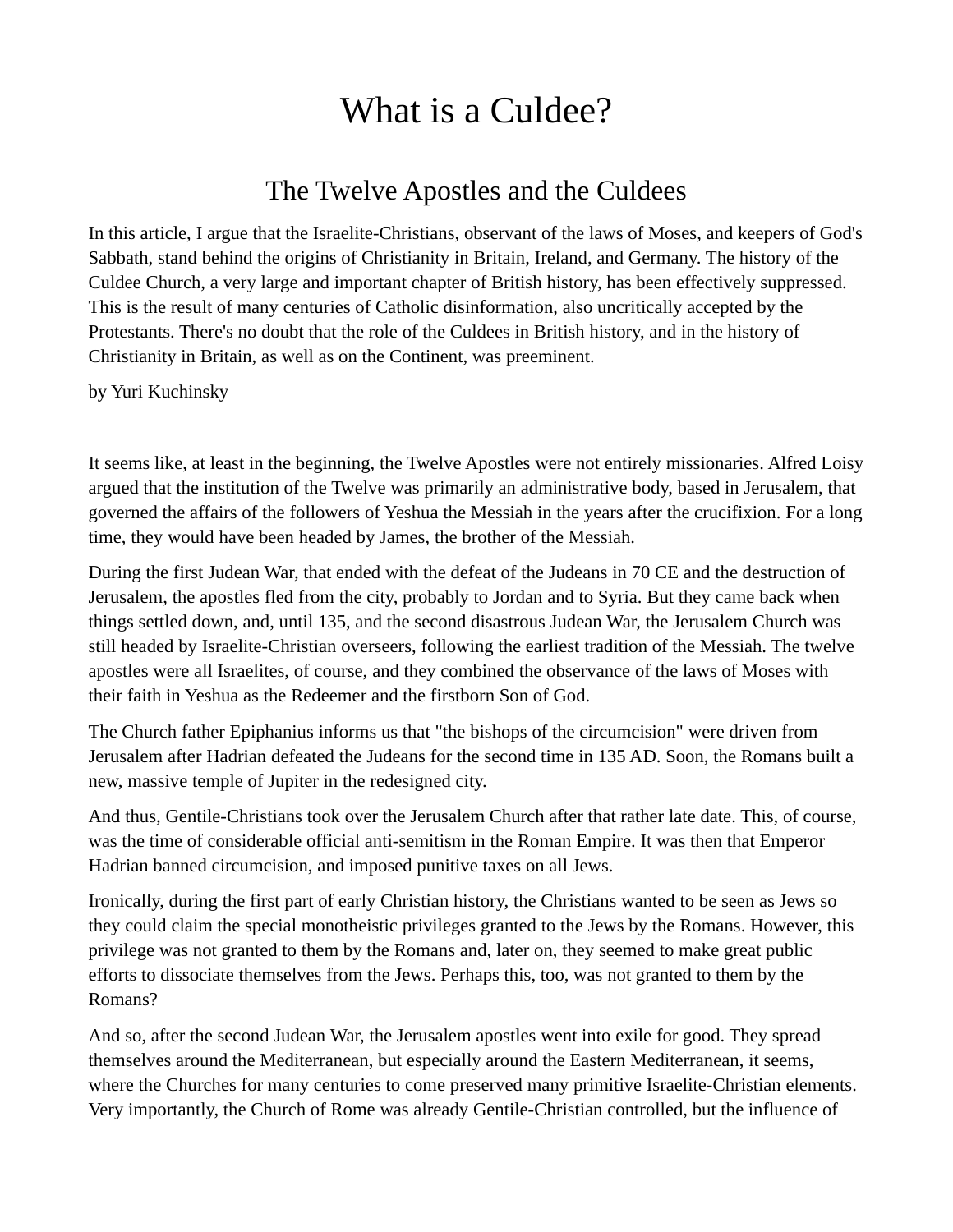Rome was slow to spread as, still, in the second and later centuries, most Christians around the ancient world naturally esteemed the tradition of the Church of Jerusalem well above the Roman Church.

And, also apparently some time in the first century, the Israelite-Christian apostolic tradition arrived in Britain in the person of Joseph of Arimathea -- and we have the traditions and the Culdees to prove it.

Many early historians confirm this. Gregory of Tours, in his History of the Franks, written shortly before A.D. 600; Haleca, Archbishop of Saragossa; and the Chronicon of Pseudo Dexter; all agree that Joseph of Arimathea was the first to preach the Gospel of Christianity in Britain. Hugh Paulinus de Cressy says,

"Now the most eminent of the primitive disciples, and who contributed most to this heavenly building, was St. Joseph of Arimathea, and eleven of his companions along with him, among whom is reckoned his son of the same name. These, toward the latter end of Nero's reign, and before St. Peter and St. Paul were consummated by horrendous martyrdom, are by the testimony of ancient records said to have entered the British island, as a place for refuge, the benevolence of the British Princes, and the freedom from Roman tyranny, more opportune and better prepared for entertaining the Gospel of peace than almost any country under the Romans".

#### The Culdees

A lot of nonsense is written about the Culdees, and the Celtic Church more generally. Primarily, it is the result of great many centuries of the Catholic efforts to make the Culdees into good Catholics. But, also, there seems to be something of a conspiracy of silence about them, at the same time. Witness the fact that Encyclopaedia Britannica doesn't even have an entry about them, and that many recent histories of Britain mention them only in passing, if at all. And yet, there's no doubt that their role in British history, and in the history of Christianity in Britain, as well as on the Continent, was preeminent.

Scholars have disputed for a long time the origin of the word "Culdee". Usually it is translated from Gaelic as a "devotee of God", or something similar. But perhaps it is also possible to connect "Culdee" with another English word, "Chaldee" (based on the Greek "khaldaios"), which means something like a "holy-man".

Protestants are somewhat friendlier to the Culdees than the Catholics, and so they should be, of course, since the Culdees seem to be a very important source of the Protestant Revolution of the 16th century. In fact, among the 19th century Protestants, there was a bit of a love-affair with the Culdees for a while. A lot of important studies appeared then from the pens of various Protestant historians, indeed acknowledging the role of Culdees in fomenting anti-Roman sentiment in late medieval times, and in foreshadowing numerous ecclesiastical ideas that Luther and friends later embraced.

But, certainly, the Protestants are not all the same. It is curious to read now some of these 19th century Protestant historians. Presbyterians make the Culdees Presbyterian, Baptists make them into Baptists - just like the Catholics tended to make, and still try to make them into Catholics. It was a free-for-all!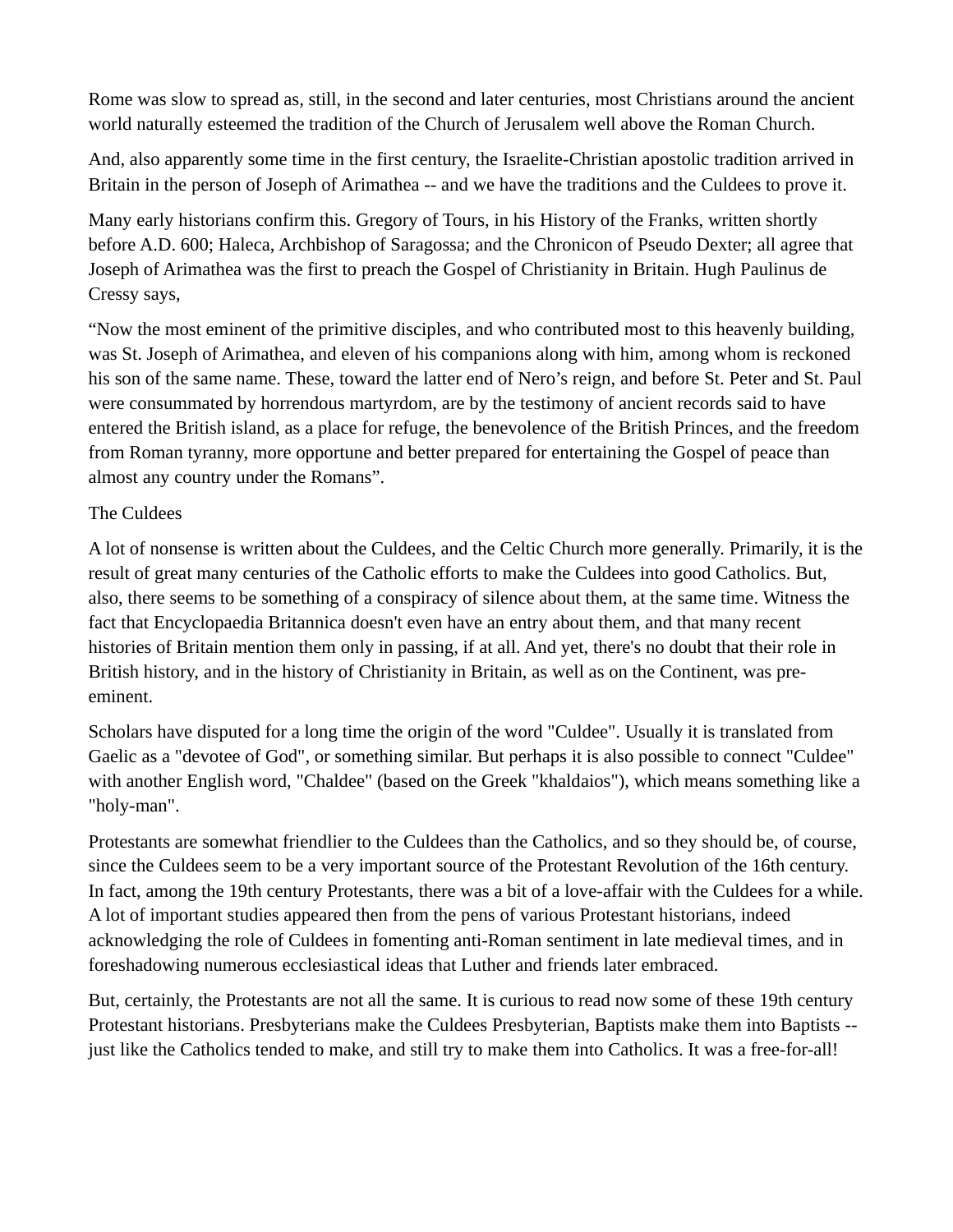But nowadays, the Culdees are mostly forgotten, it seems. The only ones who still care about them, and write about them are some of today's non-mainstream mildly Judaizing congregations, such as the Seventh Day Adventists, and some other Baptists.

Many people in Britain know about the sacred island of Iona, and about Columba, but few seem to be aware that Iona was a Culdee island, and that Columba, as well as his contemporary Columban, were Culdees.

So who were the Culdees, really? They were an ancient religious order of northern Europe that, for many centuries, preserved a form of Christianity more primitive than that of the Church of Rome. It is clear that the Culdees were much closer to the Eastern Christianity than the Catholic Church, and that they preserved many unusual customs that can be described as "Judaizing". For example, clearly they were Sabbath-observers, abstaining from work on the Seventh Day of the week. And here are some other such traditions they seemed to follow --

- (a) abstaining from the unclean meats
- (b) unusual form of Easter observance
- (c) marriage acceptable (as opposed to Catholic celibacy)

And there are even reports of some medieval groups on the Continent, similar to the Culdee, that practiced circumcision. Obviously these customs indicate that Culdee Christianity was a form of Israelite-Christianity, and that it was very ancient. None of these customs could have derived from Rome, that was dominated by Gentile-Christians from early in the second century, as noted above.

The question of Culdee Easter observance is rather complex, to be sure. And yet, it is reasonably clear that they were quartodecimans, i.e. they always celebrated Easter on the full moon of 14th of Nisan - coinciding with the Passover observances of the Jews. Interestingly, this is supported by Encyclopedia Britannica, in a passage referring to the church in Britain, that doesn't even mention the Culdees. (The Western calendar and calendar reforms -- britannica.com),

"...the church in Britain, which had few links with European churches at this time, retained the Quartodeciman position..."

Whatever the case may be, clearly there were significant differences between the Culdees and the Catholics in this area, and the notorious "Easter Controversy" at the Synod of Whitby was seen as rather troublesome by both parties.

As far as the Culdee acceptance of clerical marriage, implying a more tolerant view of human sexuality, this puts them firmly into opposition to Rome. Culdees fully accepted marriage for priests, overseers, and even for monks. This puts them very close to the Jewish tradition, where marriage is recommended to all rabbis. (It is true that the Catholics at that time, until circa 1000 CE actually, still tolerated some married priests, but they firmly rejected marriage for bishops, and for monks, and this was a source of numerous bitter disputes between the Catholics and the Culdees at the time, starting with the 7th century, when the Catholics tried to bring the Culdee Church under their control.)

All evidence points to Columba, who founded the Iona centre of worship in 563, being a Culdee. Little is known for sure about Patrick, it seems, but it is only reasonable that he also was a Culdee.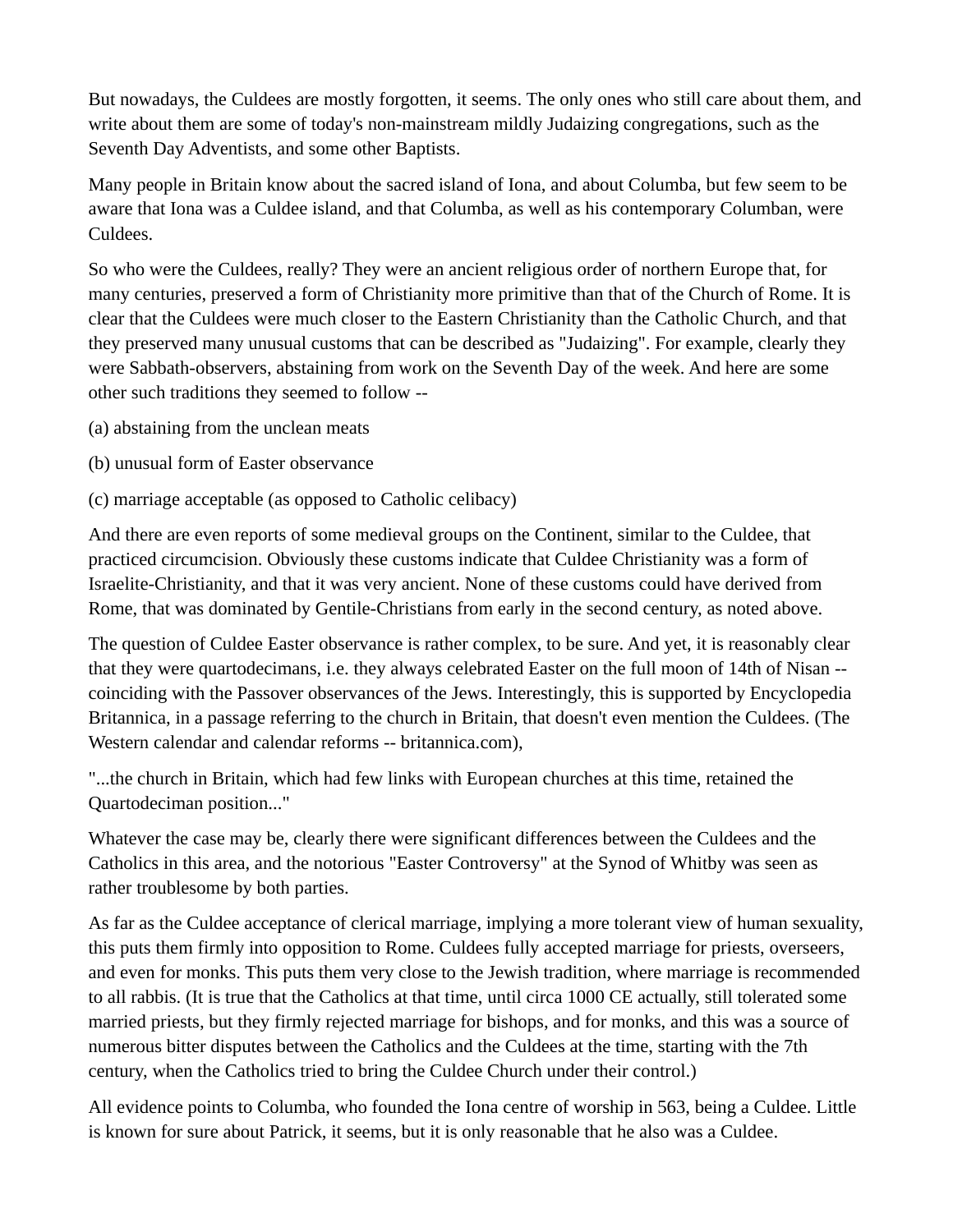Columba, of course, is usually given credit as the first evangelizer of Scotland. It is not as well known that Columban, a slightly younger contemporary of Columba, together with other Irish and Scottish Culdees, played a leading role in founding monasteries, and spreading Christianity on the Continent, such as in France and Germany. Later Catholic revisionists had tried to deny or diminish their big role in this area.

Culdees and the Protestant Revolt

So what is really the connection between the Culdees and the later Protestants? Did the Culdees help to influence the Protestant Reformation in any significant way? To me, this seems self-evidently so, and many Protestant historians fully accept this. The line of influence here goes from the Culdees to the Lollards, to Wicklif, to Huss, and then on to Luther.

Culdee influence certainly lived on in Britain, and especially in Scotland, well past the 10th century. In fact, even the Catholic historians accept that some Culdee customs and traditions survived until the beginning of the 14th century, when the reformers such as Lolardus in France, and Wicklif in England, came upon the scene.

It is remarkable how many of the disputes between the Culdees and the Catholics, well documented from the 7th century onwards, foreshadow later Catholic/Protestant disputes:

(1) I've already mentioned the very important question of clerical marriage.

(2) The question of the role of the bishop of Rome vis-a-vis other bishops was perhaps the biggest in Culdee/Catholic disputes.

In a letter from Columban to Pope Boniface (AD 590), Columban does not write as a subordinate, but as a fellow bishop, in no way inferior to the Roman Pope. In his letter, Columban encourages Boniface to "cleanse his holy See" from error. While he does agree to honour the See of Rome, Columban reserves the highest place of honour for the See of Jerusalem, since it is known scripturally as the place of the Lord's resurrection.

In these disputes, Culdees often appealed to ancient records that proved, according to them, that the bishop of Rome should not pretend to command other Christian bishops. This is certainly similar to the Protestant appeals to Scripture above any human authority. Culdees represented the grassroots, "the people's church". They did not place great value on any big and formal Church hierarchy.

# Culdees were strongly into learning, and the study of the Scripture.

According to tradition, Columba spent much of his time in reading and writing, and he placed great value in exact copying of ancient texts. Also, unlike the Catholics of the time, the Culdees believed that the Scriptures should be translated into the vernacular languages of the people. Another similarity to the Protestants, and a clear influence on Wicklif, the first prominent translator of biblical texts into English.

The Culdees even preserved the knowledge of biblical languages. For example, Adamnan, a biographer of Columba, was very knowledgeable of not only Latin, but also of Greek and Hebrew.

There's a complicated question of the connection between the Culdees and the Waldenses, another important group of early non-orthodox Christians in northern Europe, but some such connection there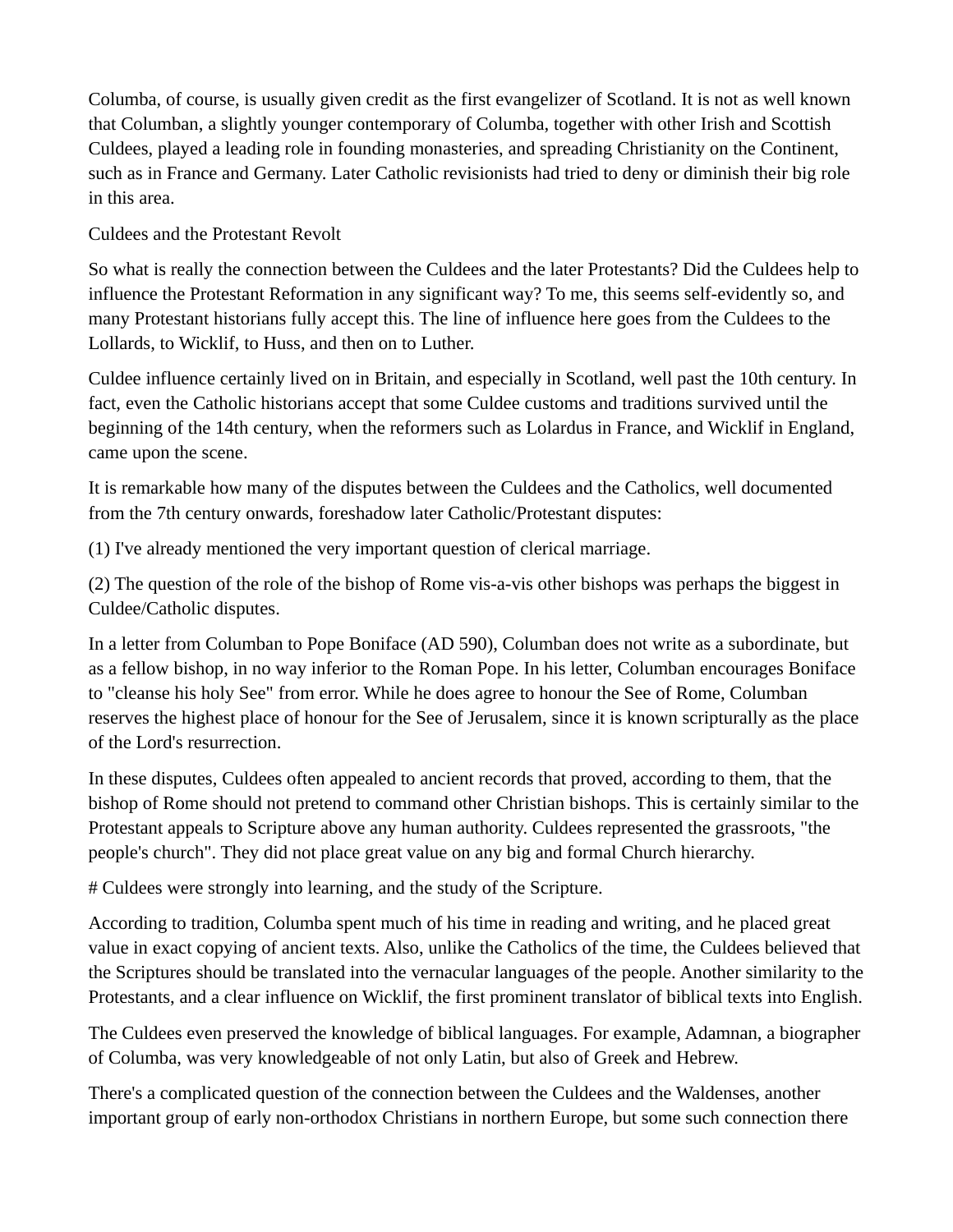seems to be. Generally, the Waldenses are seen as a subset of the Cathari, which is a more generic name for many similar faith traditions of medieval Europe, such as the Leonists, Albigenses, Patrini, Petrobrusians, and others. All these are widely seen as prefiguring the Protestant Reformation in many respects. (After all, the word "Cathari", itself, seems to translate into English as "Puritans".)

Typically, the historians attribute the origins of these "heretical movements" to late Middle Eastern influences spreading in Europe in the wake of the Crusades. Perhaps this is because our mainstream historians, even the best of them, are generally ignorant about the Culdees.

#### Culdee Eastern Origins

Here's some more information about the evident connection of the Celtic Church with the Middle East.

(a) The illustrations in the Book of the Kells have numerous unique and very close parallels to the art of Assyrian and Southern Egyptian origins.

(b) The construction of Iona, and of other Culdee monasteries was clearly Eastern-influenced, with little or no Roman influence in the use of mortared stone or architectural design. These monastic communities of the Culdees consisted of groups of detached huts or beehive cells that were not centred around one big cathedral, as was the Roman custom, which suggests a Syrian origin.

(c) Because a lot of Culdees were married, there usually was a female monastery nearby the male one, where the spouses of the Culdees lived with their children. Often, both monasteries were headed by a female Abbess.

(d) Another clear link of the Culdees with the Jerusalem apostles is the well known Culdee custom to send out missionaries in groups of 12. For example, Columban originally set out for France and Germany accompanied by 12 associates.

(e) Some scholars argue that the ancient Celtic Litany of Oengus reveals the influence of the East Syrian Church (Nestorians) on Celtic monastic life. Also, the Stowe Missal often contrasts all other Eucharistic Liturgies that developed separately in the west. It has been linked with the Didache, a very ancient Israelite-Christian document.

(f) The earliest records of music sung by the Celtic Christians, dating from the 3rd century, suggest that it was of a Hebraic plain song type, such as used especially for the Psalms.

### **Conclusions**

It is remarkable to me to what extent all memory of the Culdees is suppressed in the mainstream histories of the British Isles -- because this is a very rich and remarkable history indeed. As to the historians of Christianity, the suppression here seems to be even more thorough. But this is easily explainable, since the Culdees seemed to preserve a form of Israelite-Christianity that became rather "heretical" from the second century onwards.

The simple truth of the matter is that all early Christianity, for at least its first century or so, was Israelite-Christianity. But this will be of course denied by mainstream Christian historians, who will cite late interpolated passages in Paul and in Mark as their proofs. But there's no real proof that Mark in